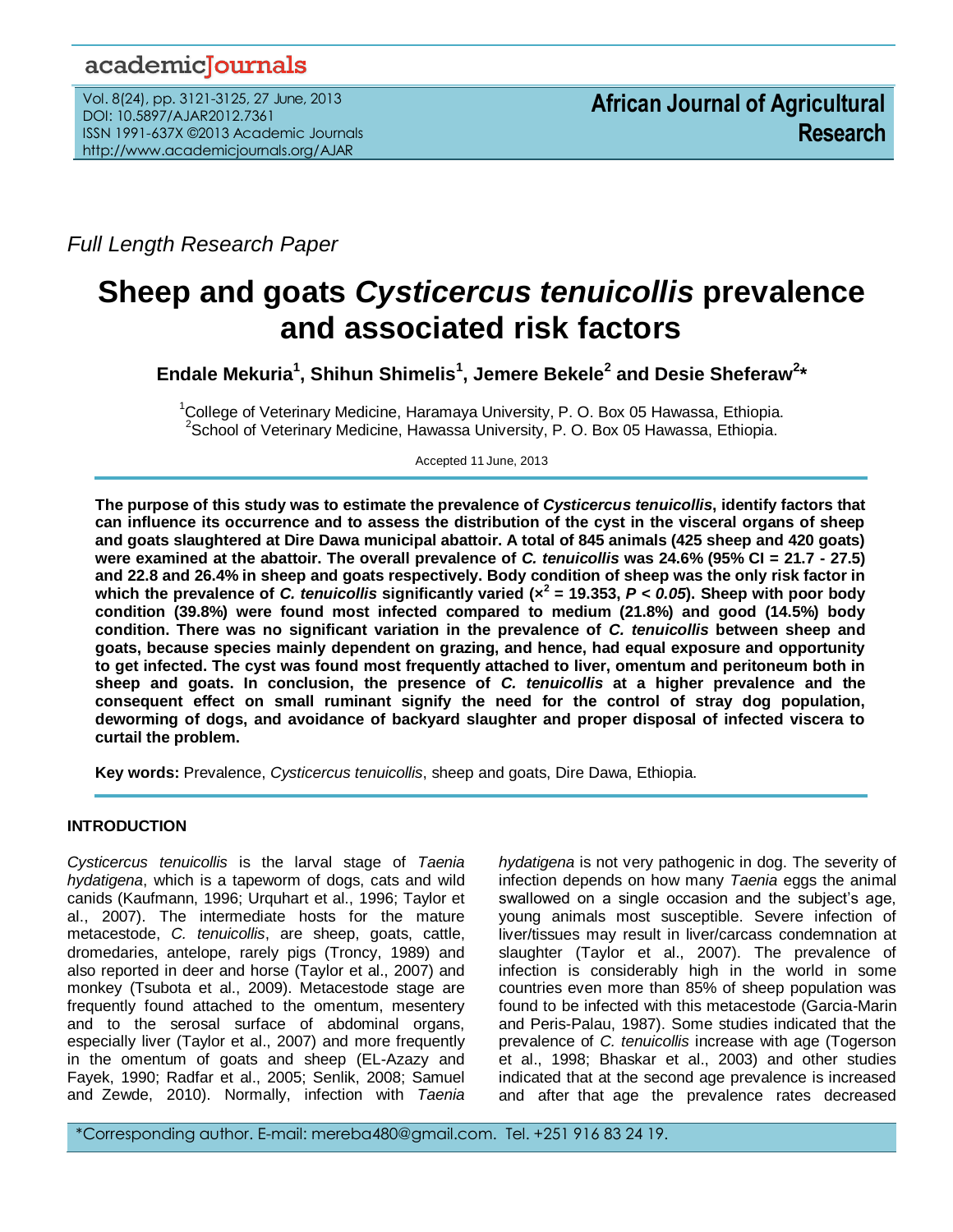# (Dajani and Khalaf, 1981; Senlik, 2008).

There was very few studies conducted, and hence, there is scarcity of information about *C. tenuicollis* prevalence or status in Ethiopia. Therefore, the aims of this study were to estimate the prevalence of *C. tenuicollis* and to identify factors that can influence the prevalence. Also to assess the organ distribution of the cysts both in sheep and goats slaughtered at Dire Dawa municipal abattoir.

#### **MATERIALS AND METHODS**

#### **Study area**

Dire-Dawa administrative city geographically lies within 9° 27' and 49°N latitude and 41°38' and 21°E longitude. The mean annual rainfall is 604 mm and the mean daily temperature is 25.4°C. It is generally characterized by semi-arid environmental condition, and has low amount of precipitation.

#### **Study population**

The study animals were sheep and goats slaughtered at Dire-Dawa municipal abattoir, and their sources were Dire-Dawa, Erer, Shinle and Eastern Hararghe areas. In the areas of their origin, the animals were owned by smallholder farmers under traditional management system. All selected animals were grouped into 2 age groups based on the number of pairs of incisors (Gatenby, 1991; Steele, 1996). Breeds of the study, sheep and goats were classified based on the phenotypic characteristics (Ayalew et al., 2004), and the body condition was scored following the guidelines set by Abebe (2007).

#### **Study design and sample size**

The study was cross-sectional study whereby the study animals were selected from the slaughter line using systematic random sampling technique. List of the animals to be slaughtered, from which study animals were selected, was prepared while the animals were kept in lairage. The required sample size was determined based on expected prevalence of 50% and the formula given by Thrusfield (2005). The study considered 95% confidence interval and 5% precision level. Accordingly a total of 845 animals (that is, 425 sheep and 420 goats) were selected and studied. For this study sex, age, species, breed, origin of animals and body condition were considered as risk factors.

#### **Study methodology**

The date and the species, origin, breed, sex, age and body condition of animals were recorded prior to slaughter. Then organs were thoroughly inspected by applying the routine meat inspection procedures during postmortem examination paying attention to the visceral organs and tissues in abdominal, thoracic and pelvic cavities (FAO, 1995; Gracey et al., 1999).

#### **Data management and analysis**

Collected data were stored in a Microsoft Excel spread sheet and analyzed with STATA version 11 (Stata Corp. College Station, TX) statistical software. Prevalence was calculated as percentage value. Statistical association of *C. tenuicollis* prevalence with species, sex, age, body condition, origin and breeds of the animals was analyzed using  $x^2$  test.

# **RESULTS**

# **Prevalence and associated risk factors**

The overall prevalence of small ruminant *C. tenuicollis* was found to be 24.6% (95% CI = 21.7 - 27.5). From a total of 425 sheep and 420 goats examined by postmortem examination 22.8% sheep (95% CI= 18.9 - 27.1) and 26.4% goats (95% CI = 22.3 - 30.9) were found positive for *C. tenuicollis* infection. The association of the overall prevalence of *C. tenuicollis* with the considered risk factors was shown in Table 1.

The prevalence of *C. tenuicollis* in sheep and goats vs. the considered risk factors was shown in Tables 2 and 3.

# **Organ distribution of** *C. tenuicollis*

In this study, the predominant predilection site for *C. tenuicollis* cyst was liver in both sheep and goats. Of the 97 positive sheep and 111 positive goats, liver accounts for 40.2% and 26.1% in sheep and goats respectively. The detailed for organ distribution of *C. tenuicollis* cyst was shown in Table 4.

# **DISCUSSION**

Out of 425 sheep and 420 goats examined 22.8% (95% CI: 18.8-26.8%) and 26.4% (95% CI: 22.2-30.7%) were found to be positive for *C. tenuicollis*. This finding is comparable with the report of Senlik (2008) and Dada and Belino (1978) from Turkey and Nigeria respectively. The prevalence of *C. tenuicollis* in sheep and goats in this study is relatively lower than that reported from central Ethiopia (Samuel and Zewde, 2010) and in other countries (Radfar et al., 2005; Garcia-Marin and Peris-Palau, 1981). This variation in the prevalence mainly accounted to the grazing behaviour and management system prevailing in the local areas (Senlik, 2008). The study animals were selected from smallholder and backyard management system. In such areas dogs are kept by the animal owners, and believed that the dogs are useful for the community in preventing predators from their livestock. In the area, especially in rural, treating dogs for parasitic diseases is not practiced. Backyard slaughter of small ruminants and disposal of viscera and trimmings on open field is common. All these are very important for the life cycle to continue between the final and intermediate hosts. During this study there was no significant variation in the prevalence of *C. tenuicollis* between sheep and goats. This was mainly due to dependence of both species on grazing, and hence,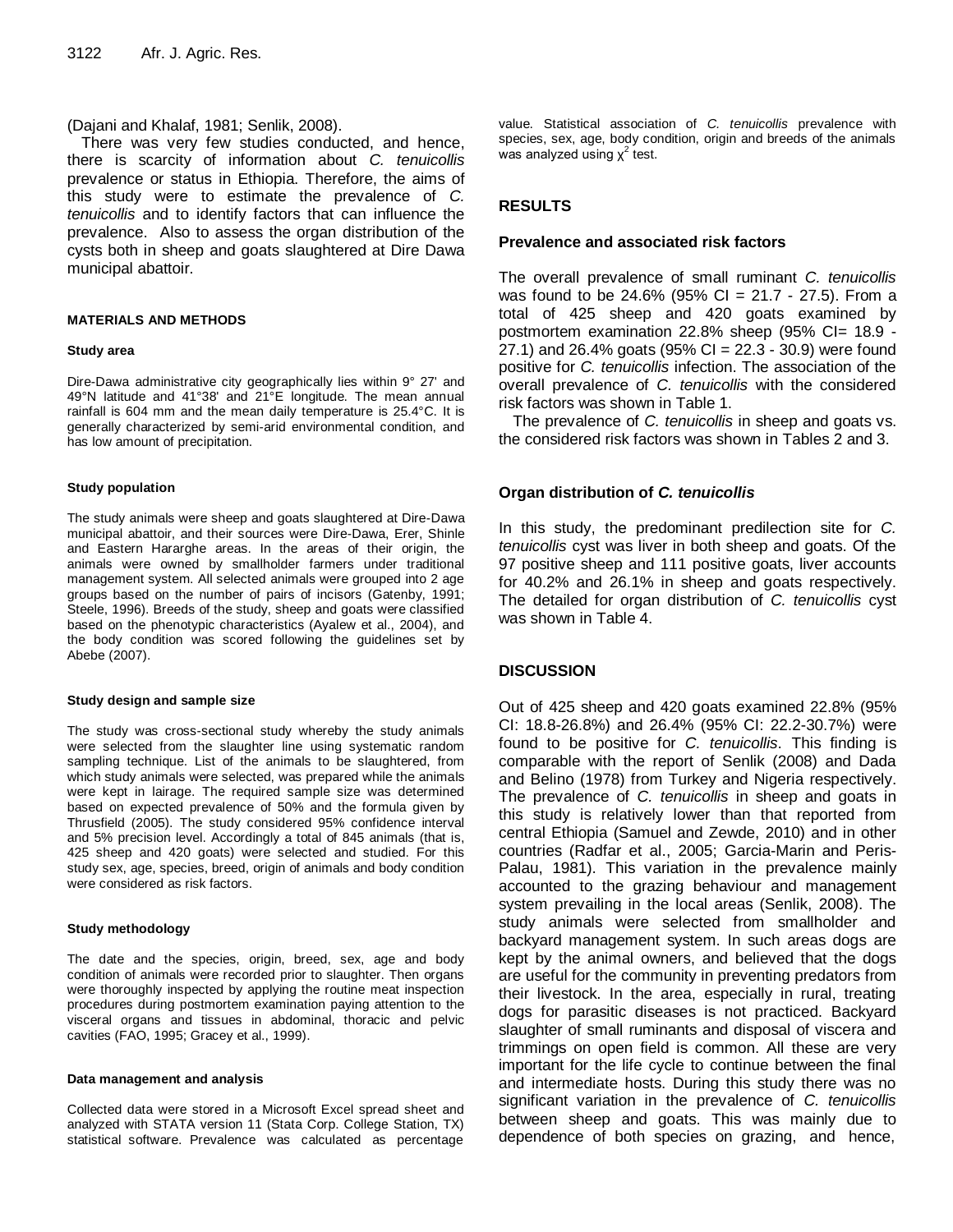| <b>Factor</b>         | No. examined | Infected number | Prevalence (%) | 95% CI        | $x^2$  | P-value |
|-----------------------|--------------|-----------------|----------------|---------------|--------|---------|
| <b>Species</b>        |              |                 |                |               |        |         |
| Sheep                 | 420          | 96              | 22.8           | $18.8 - 26.8$ |        |         |
| Goat                  | 425          | 112             | 26.4           | $22.2 - 30.7$ | 1.480  | 0.224   |
| <b>Sex</b>            |              |                 |                |               |        |         |
| Female                | 406          | 96              | 23.6           | $19.5 - 27.8$ |        |         |
| Male                  | 439          | 112             | 25.5           | $21.4 - 29.6$ | 0.396  | 0.529   |
| Age                   |              |                 |                |               |        |         |
| Young                 | 62           | 16              | 24.8           | $10.7 - 31.2$ | 0.480  | 0.489   |
| Adult                 | 783          | 164             | 20.9           | $21.9 - 27.9$ |        |         |
| <b>Body condition</b> |              |                 |                |               |        |         |
| Good                  | 275          | 50              | 18.2           | $13.6 - 22.8$ |        |         |
| Medium                | 421          | 110             | 26.1           | $21.9 - 30.3$ |        |         |
| Poor                  | 149          | 48              | 32.2           | $24.7 - 39.8$ | 11.291 | 0.004   |
| Animal origin         |              |                 |                |               |        |         |
| East Hararge          | 267          | 65              | 24.3           | 19.2 - 29.5   |        |         |
| Erer                  | 111          | 23              | 20.7           | $13.1 - 28.3$ |        |         |
| Dire-Dawa             | 333          | 84              | 25.2           | $20.5 - 29.9$ |        |         |
| Shinilie              | 134          | 36              | 26.9           | 19.3 - 34.4   | 1.350  | 0.717   |

**Table 1.** Prevalence of *C. tenuicollis* at Dire-Dawa abattoir versus considered risk factors.

**Table 2.** Prevalence of *C. tenuicollis* versus the considered risk factors in sheep.

| <b>Factor</b>            | No. examined | Infected number | Prevalence (%) | 95% CI        | $x^2$  | P-value |
|--------------------------|--------------|-----------------|----------------|---------------|--------|---------|
| <b>Sex</b>               |              |                 |                |               |        |         |
| Female                   | 214          | 43              | 20.1           | $14.7 - 25.5$ |        |         |
| Male                     | 211          | 54              | 25.6           | $19.7 - 31.5$ | 1.824  | 0.177   |
| Age                      |              |                 |                |               |        |         |
| Young                    | 23           | 4               | 17.4           | $1.5 - 33.3$  |        |         |
| Adult                    | 402          | 93              | 23.1           | $19.0 - 27.3$ | 0.407  | 0.523   |
| <b>Body condition</b>    |              |                 |                |               |        |         |
| Good                     | 145          | 21              | 14.5           | $8.7 - 20.2$  |        |         |
| Medium                   | 197          | 43              | 21.8           | $16.0 - 27.6$ |        |         |
| Poor                     | 83           | 33              | 39.8           | $29.1 - 50.4$ | 19.353 | 0.000   |
| Animal origin            |              |                 |                |               |        |         |
| East Hararge             | 116          | 25              | 21.6           | $14.0 - 29.1$ |        |         |
| Erer                     | 71           | 14              | 19.7           | $10.4 - 29.1$ |        |         |
| Dire-Dawa                | 164          | 33              | 20.1           | $14.0 - 26.3$ |        |         |
| Shinilie                 | 74           | 25              | 33.8           | $22.9 - 44.7$ | 6.221  | 0.101   |
| <b>Breed</b>             |              |                 |                |               |        |         |
| Afar                     | 91           | 22              | 24.2           | $15.3 - 33.0$ | 0.157  | 0.925   |
| Harar                    | 73           | 17              | 23.3           | $13.5 - 33.1$ |        |         |
| <b>Black Head Ogaden</b> | 261          | 58              | 22.2           | $17.2 - 27.3$ |        |         |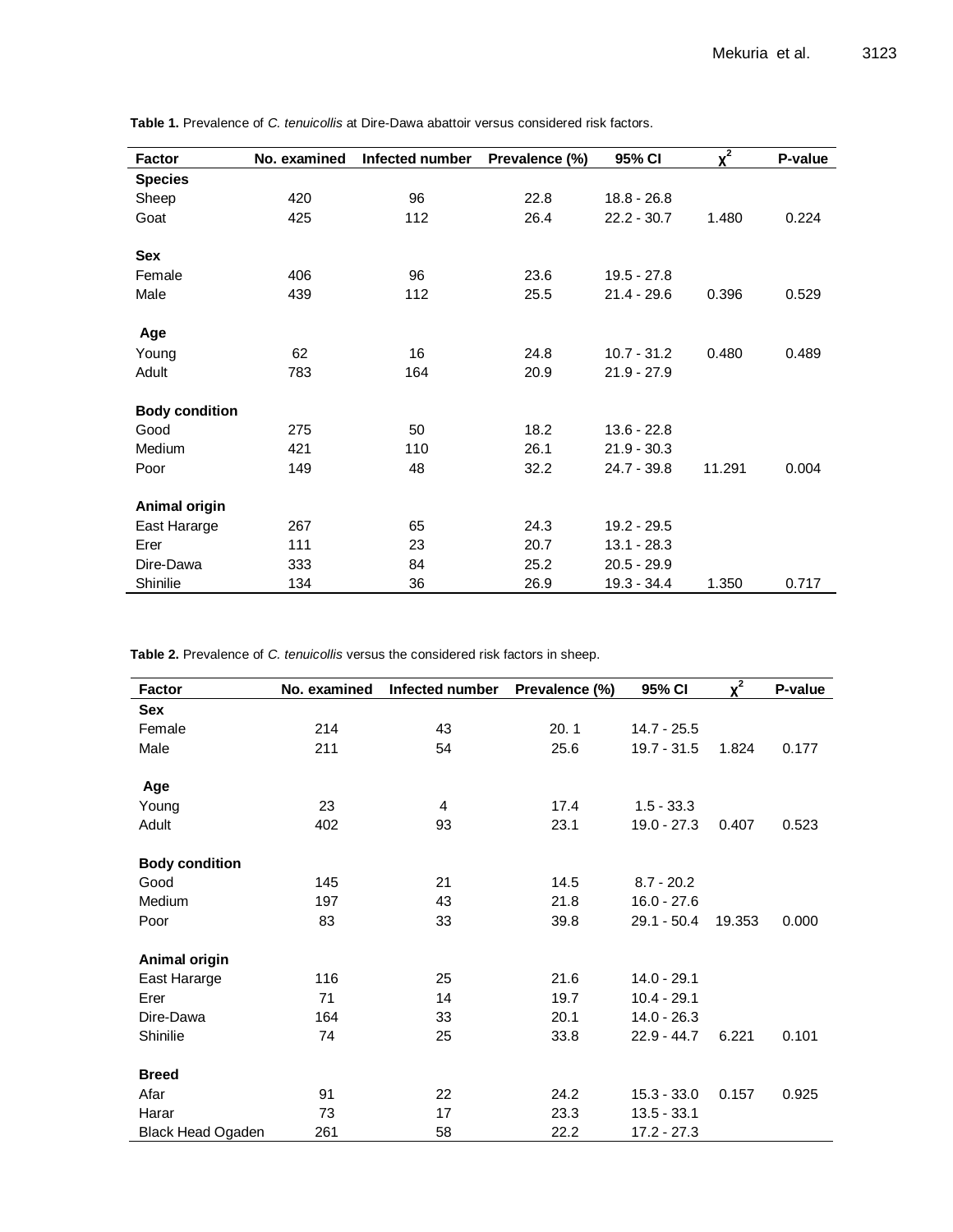| <b>Factor</b>         | No. examined | Infected number | Prevalence (%) | 95% CI        | $\overline{x^2}$ | P-value |
|-----------------------|--------------|-----------------|----------------|---------------|------------------|---------|
| <b>Sex</b>            |              |                 |                |               |                  |         |
| Female                | 192          | 53              | 27.6           | $21.2 - 34.0$ | 0.251            | 0.616   |
| Male                  | 228          | 58              | 25.4           | $19.8 - 31.1$ |                  |         |
| Age                   |              |                 |                |               |                  |         |
| Young                 | 39           | 9               | 23.1           | $9.6 - 36.5$  |                  |         |
| Adult                 | 381          | 102             | 26.8           | $22.3 - 31.2$ | 0.248            | 0.618   |
| <b>Body condition</b> |              |                 |                |               |                  |         |
| Good                  | 130          | 29              | 22.3           | $15.1 - 29.5$ |                  |         |
| Medium                | 224          | 67              | 29.9           | $23.9 - 35.9$ | 2.997            | 0.223   |
| Poor                  | 66           | 15              | 22.7           | $5.2 - 32.9$  |                  |         |
| Animal origin         |              |                 |                |               |                  |         |
| East Hararge          | 151          | 40              | 26.5           | $19.4 - 33.6$ |                  |         |
| Erer                  | 40           | 9               | 22.5           | $9.4 - 35.6$  |                  |         |
| Dire-Dawa             | 169          | 51              | 30.2           | $23.2 - 37.1$ | 3.562            | 0.313   |
| Shinilie              | 60           | 11              | 18.3           | $8.4 - 28.2$  |                  |         |
| <b>Breed</b>          |              |                 |                |               |                  |         |
| Somali                | 184          | 47              | 25.5           | 19.2 - 31.9   |                  |         |
| Afar                  | 152          | 41              | 27.0           | 19.9 - 34.0   |                  |         |
| Harar                 | 84           | 23              | 27.4           | $17.8 - 37.0$ | 0.137            | 0.934   |

**Table 3.** Prevalence of *C. tenuicollis* versus the considered risk factors in goats.

**Table 4.** Organ distribution of *C. tenuicollis* in visceral organs of sheep and goats.

| Location                      |                  | <b>Sheep</b>      | Goat             |            |  |
|-------------------------------|------------------|-------------------|------------------|------------|--|
|                               | <b>Frequency</b> | <b>Proportion</b> | <b>Frequency</b> | Proportion |  |
| Diaphragm                     | 6                | 6.19              | 5                | 4.5        |  |
| Liver                         | 39               | 40.2              | 29               | 26.1       |  |
| Liver and lung                |                  | 1.0               |                  |            |  |
| Liver and peritoneum          |                  | 1.0               | 2                | 1.8        |  |
| Liver and omentum             | 2                | 2.1               | 2                | 1.8        |  |
| Liver, peritoneum and omentum |                  |                   |                  | 0.9        |  |
| Liver and pelvic cavity       |                  |                   |                  | 0.9        |  |
| Lung                          | 8                | 8.3               | 10               | 9.0        |  |
| Lung and peritoneum           |                  | 1.0               |                  |            |  |
| Lung and pelvic cavity        |                  |                   | 2                | 1.8        |  |
| Omentum                       | 18               | 18.6              | 22               | 19.8       |  |
| Omentum and pelvic cavity     |                  | 1.0               |                  | 0.9        |  |
| Pelvic cavity                 | 6                | 6.2               | 12               | 10.8       |  |
| Peritoneum                    | 13               | 13.4              | 22               | 19.8       |  |
| Peritoneum and pelvic cavity  |                  | 1.0               |                  |            |  |
| Peritoneum and omentum        |                  |                   | 2                | 1.8        |  |

they had equal exposure and opportunity to get infected. The analysis of risk factors considered for this study showed no significant effect on the preference of *C.* 

*tenuicollis*. Body condition of sheep was the only risk factor in which the prevalence of *C. tenuicollis* poor body condition (39.8%) were found most infected significantly